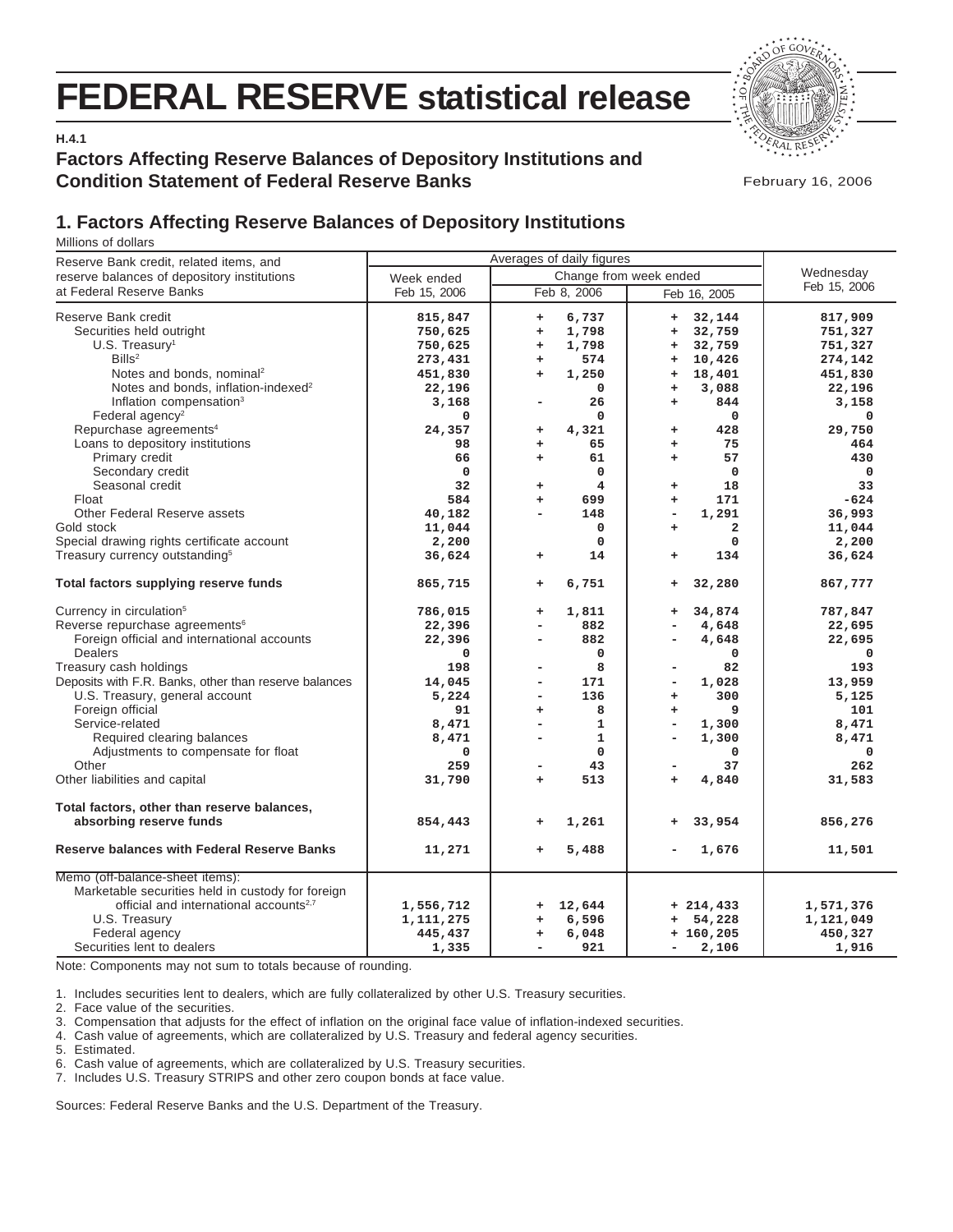#### **H.4.1 2. Consolidated Statement of Condition of All Federal Reserve Banks**

Millions of dollars

|                                                                                                                                                                                                            |                                    |                                                       | Change since                                                                 |                                                                                 |  |  |  |  |
|------------------------------------------------------------------------------------------------------------------------------------------------------------------------------------------------------------|------------------------------------|-------------------------------------------------------|------------------------------------------------------------------------------|---------------------------------------------------------------------------------|--|--|--|--|
| Assets, liabilities, and capital                                                                                                                                                                           | Eliminations from<br>consolidation | Wednesday<br>Feb 15, 2006                             | Wednesday<br>Feb 8, 2006                                                     | Wednesday<br>Feb 16, 2005                                                       |  |  |  |  |
| <b>Assets</b><br>Gold certificate account<br>Special drawing rights certificate account<br>Coin                                                                                                            |                                    | 11,040<br>2,200<br>846                                | 0<br>$\mathbf 0$<br>16<br>÷                                                  | 2<br>÷<br>$\Omega$<br>18<br>÷                                                   |  |  |  |  |
| Securities, repurchase agreements, and loans<br>Securities held outright<br>$U.S.$ Treasury <sup>1</sup><br>Bills <sup>2</sup><br>Notes and bonds, nominal <sup>2</sup>                                    |                                    | 781,540<br>751,327<br>751,327<br>274,142<br>451,830   | 13,171<br>÷<br>2,499<br>÷.<br>2,499<br>÷.<br>1,274<br>÷<br>1,250<br>÷.       | 45,155<br>+<br>33,468<br>$\ddot{}$<br>33,468<br>÷<br>11,137<br>÷<br>18,401<br>÷ |  |  |  |  |
| Notes and bonds, inflation-indexed <sup>2</sup><br>Inflation compensation <sup>3</sup><br>Federal agency <sup>2</sup><br>Repurchase agreements <sup>4</sup><br>Loans                                       |                                    | 22,196<br>3,158<br>0<br>29,750<br>464                 | $\mathbf{0}$<br>26<br>$\Omega$<br>10,250<br>÷<br>423<br>÷                    | 3,088<br>÷<br>842<br>÷<br>$\Omega$<br>11,250<br>÷<br>437<br>÷                   |  |  |  |  |
| Items in process of collection<br><b>Bank premises</b><br>Other assets <sup>5</sup><br><b>Total assets</b>                                                                                                 | (1, 041)<br>(1, 041)               | 5,544<br>1,820<br>35,205<br>838,195                   | 2,081<br>۰<br>4<br>3,404<br>7,698<br>÷                                       | 2,459<br>۰<br>37<br>÷<br>1,844<br>40,909<br>÷                                   |  |  |  |  |
| Liabilities<br>Federal Reserve notes, net of F.R. Bank holdings<br>Reverse repurchase agreements <sup>6</sup><br>Deposits<br>Depository institutions<br>U.S. Treasury, general account<br>Foreign official | (0)                                | 752,258<br>22,695<br>25,518<br>20,030<br>5,125<br>101 | 1,251<br>÷<br>17<br>÷.<br>6,594<br>÷.<br>5,417<br>+<br>1,152<br>÷<br>19<br>÷ | 34,893<br>÷<br>651<br>3,059<br>÷<br>2,963<br>+<br>115<br>÷<br>16<br>÷           |  |  |  |  |
| Other<br>Deferred availability cash items<br>Other liabilities and accrued dividends <sup>7</sup><br><b>Total liabilities</b>                                                                              | (0)<br>(1, 041)<br>(1, 041)        | 262<br>6,142<br>4,249<br>810,861                      | 6<br>÷<br>602<br>53<br>÷.<br>7,312<br>$\ddot{}$                              | 35<br>1,007<br>1,323<br>$\ddot{}$<br>37,616<br>÷                                |  |  |  |  |
| <b>Capital accounts</b><br>Capital paid in<br>Surplus<br>Other capital accounts<br><b>Total capital</b>                                                                                                    |                                    | 13,715<br>12,901<br>718<br>27,334                     | 142<br>+<br>17<br>÷.<br>227<br>÷<br>386<br>÷                                 | 1,271<br>÷<br>1,872<br>÷<br>150<br>3,293<br>$\ddot{}$                           |  |  |  |  |

Note: Components may not sum to totals because of rounding.

1. Includes securities lent to dealers, which are fully collateralized by other U.S. Treasury securities.

2. Face value of the securities.

3. Compensation that adjusts for the effect of inflation on the original face value of inflation-indexed securities.

4. Cash value of agreements, which are collateralized by U.S. Treasury and federal agency securities.

5. Includes assets denominated in foreign currencies, which are revalued daily at market exchange rates.

6. Cash value of agreements, which are collateralized by U.S. Treasury securities.

7. Includes exchange-translation account reflecting the daily revaluation at market exchange rates of foreign exchange commitments.

## **3. Maturity Distribution of Loans and Securities, February 15, 2006**

Millions of dollars

| Maturity                 |          | U.S. Treasury<br>securities <sup>1</sup> |   |                   |          | Federal agency<br>securities | Repurchase              | Reverse<br>repurchase<br>agreements <sup>2</sup> |  |
|--------------------------|----------|------------------------------------------|---|-------------------|----------|------------------------------|-------------------------|--------------------------------------------------|--|
|                          | Loans    | Holdings                                 |   | Weekly<br>changes | Holdings | Weekly<br>changes            | agreements <sup>2</sup> |                                                  |  |
| Within 15 days           | 464      | 57,839                                   | ÷ | 4,373             |          | <sup>0</sup>                 | 29,750                  | 22,695                                           |  |
| 16 days to 90 days       | 0        | 166,494                                  |   | 2,990             |          |                              |                         |                                                  |  |
| 91 days to 1 year        | 0        | 180,520                                  | ۰ | 5,622             |          |                              | $\cdot$ $\cdot$ $\cdot$ | $\cdot$ $\cdot$ $\cdot$                          |  |
| Over 1 year to 5 years   | $\cdots$ | 212,648                                  | ÷ | 2,674             |          |                              | $\cdots$                | $\cdots$                                         |  |
| Over 5 years to 10 years | .        | 53,056                                   | ۰ | 3,587             |          |                              | $\cdot$ $\cdot$ $\cdot$ | $\cdot$ $\cdot$ $\cdot$                          |  |
| Over 10 years            | .        | 80,769                                   | ÷ | 1,670             |          |                              | $\cdot$ $\cdot$ $\cdot$ | $\cdot$ $\cdot$ $\cdot$                          |  |
| All                      | 464      | 751,327                                  |   | 2,499             |          |                              | 29,750                  | 22,695                                           |  |

Note: Components may not sum to totals because of rounding.

. . . Not applicable.

1. Includes the original face value of inflation-indexed securities and compensation that adjusts for the effect of inflation on the original face value of such securities.

2. Cash value of agreements classified by remaining maturity of the agreements.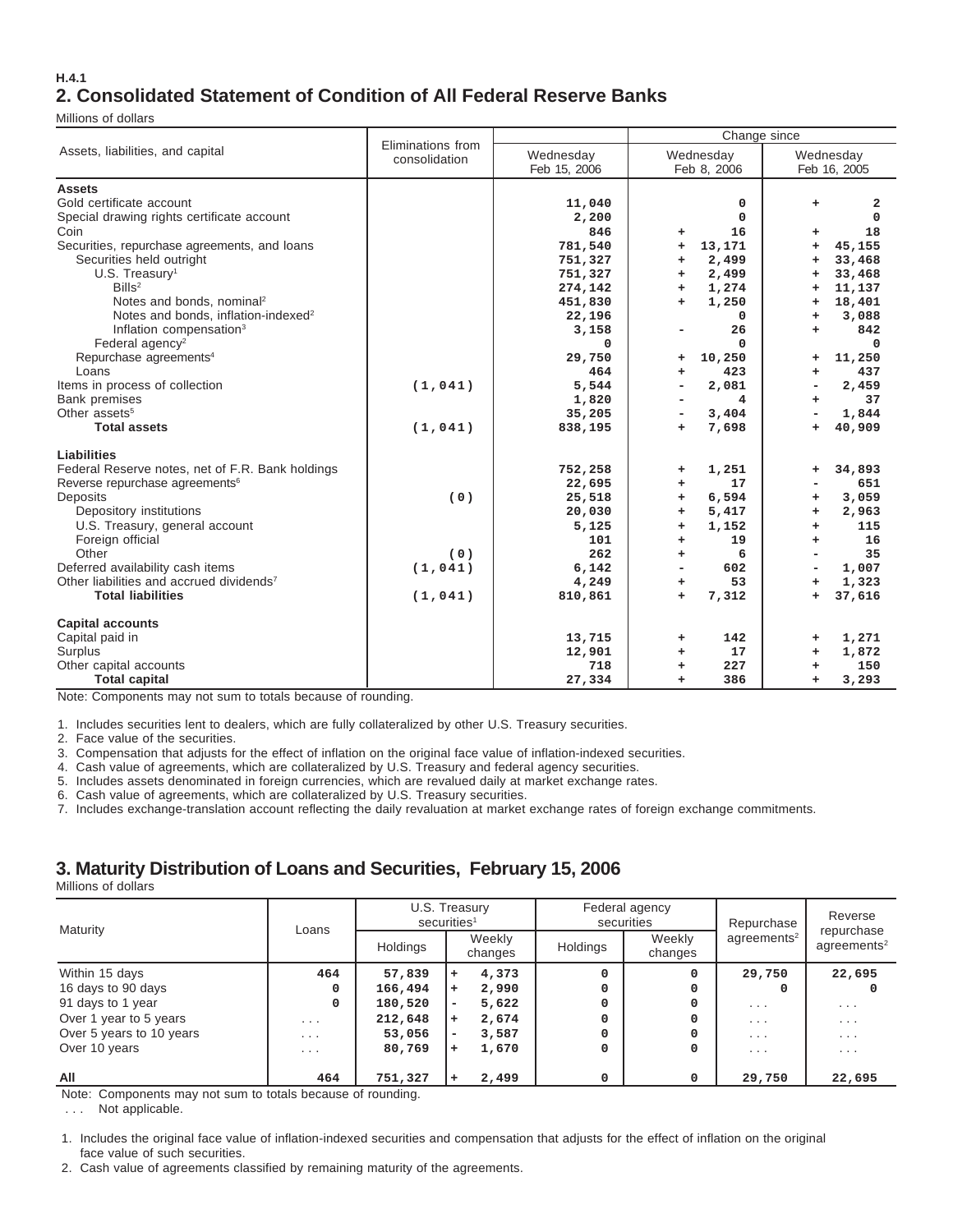#### **H.4.14. Statement of Condition of Each Federal Reserve Bank on February 15, 2006**

Millions of dollars

| Assets, liabilities, and capital         | Total   | <b>Boston</b> |           | New York Philadelphia Cleveland   Richmond |          |          | Atlanta   | Chicago |          | St. Louis   Minneapolis | Kansas<br>City | <b>Dallas</b> | San<br>Francisco |
|------------------------------------------|---------|---------------|-----------|--------------------------------------------|----------|----------|-----------|---------|----------|-------------------------|----------------|---------------|------------------|
| <b>Assets</b>                            |         |               |           |                                            |          |          |           |         |          |                         |                |               |                  |
| Gold certificate account                 | 11,040  | 510           | 4,358     | 432                                        | 453      | 836      | 945       | 928     | 327      | 212                     | 318            | 549           | 1,172            |
| Special drawing rights certificate acct. | 2,200   | 115           | 874       | 83                                         | 104      | 147      | 166       | 212     | 71       | 30                      | 66             | 98            | 234              |
| Coin                                     | 846     | 37            | 70        | 46                                         | 64       | 85       | 111       | 100     | 48       | 29                      | 71             | 74            | 111              |
| Securities, repurchase agreements,       |         |               |           |                                            |          |          |           |         |          |                         |                |               |                  |
| and loans                                | 781,540 | 38,448        | 328,098   | 26,653                                     | 31,740   | 57,339   | 58,127    | 67,678  | 23,318   | 15,696                  | 21,259         | 37,004        | 76,182           |
| Securities held outright                 | 751,327 | 38,440        | 297,927   | 26,653                                     | 31,740   | 57,339   | 58,127    | 67,660  | 23,314   | 15,692                  | 21,251         | 37,004        | 76,180           |
| $U.S.$ Treasury <sup>1</sup>             | 751,327 | 38,440        | 297,927   | 26,653                                     | 31,740   | 57,339   | 58,127    | 67,660  | 23,314   | 15,692                  | 21,251         | 37,004        | 76,180           |
| $B$ ills <sup>2</sup>                    | 274,142 | 14,026        | 108,707   | 9,725                                      | 11,581   | 20,922   | 21,209    | 24,688  | 8,507    | 5,726                   | 7,754          | 13,502        | 27,796           |
| Notes and bonds <sup>3</sup>             | 477,185 | 24,414        | 189,220   | 16,928                                     | 20,159   | 36,417   | 36,918    | 42,973  | 14,807   | 9,966                   | 13,497         | 23,502        | 48,384           |
| Federal agency <sup>2</sup>              |         |               |           |                                            |          |          |           |         |          |                         |                |               | $\Omega$         |
| Repurchase agreements <sup>4</sup>       | 29,750  |               | 29,750    |                                            |          |          |           |         |          |                         |                |               |                  |
| Loans                                    | 464     |               | 421       |                                            |          |          |           | 17      |          |                         |                |               |                  |
| Items in process of collection           | 6,584   | 258           | 438       | 287                                        | 590      | 402      | 1,326     | 504     | 242      | 323                     | 664            | 448           | 1,104            |
| Bank premises                            | 1,820   | 112           | 206       | 53                                         | 157      | 153      | 232       | 211     | 70       | 119                     | 88             | 260           | 158              |
| Other assets <sup>5</sup>                | 35,205  | 3,091         | 13,318    | 1,035                                      | 2,342    | 4,623    | 1,901     | 2,404   | 846      | 701                     | 625            | 890           | 3,430            |
| Interdistrict settlement account         |         | 4,199         | $-39,107$ | $+ 5,790$                                  | $+2,197$ | $+9,986$ | $+11,296$ | 675     | $+1,117$ | 350                     | 1,922          | $-3,476$      | $+15,499$        |
|                                          |         |               |           |                                            |          |          |           |         |          |                         |                |               |                  |
| <b>Total assets</b>                      | 839,235 | 38,372        | 308,255   | 34,378                                     | 37,647   | 73,570   | 74,103    | 71,362  | 26,039   | 16,760                  | 25,012         | 35,847        | 97,891           |

Note: Components may not sum to totals because of rounding.

1. Includes securities lent to dealers, which are fully collateralized by other U.S. Treasury securities.

2. Face value of the securities.

3. Includes the original face value of inflation-indexed securities and compensation that adjusts for the effect of inflation on the original face value of such securities.

4. Cash value of agreements, which are collateralized by U.S. Treasury and federal agency securities.

5. Includes assets denominated in foreign currencies, which are revalued daily at market exchange rates.